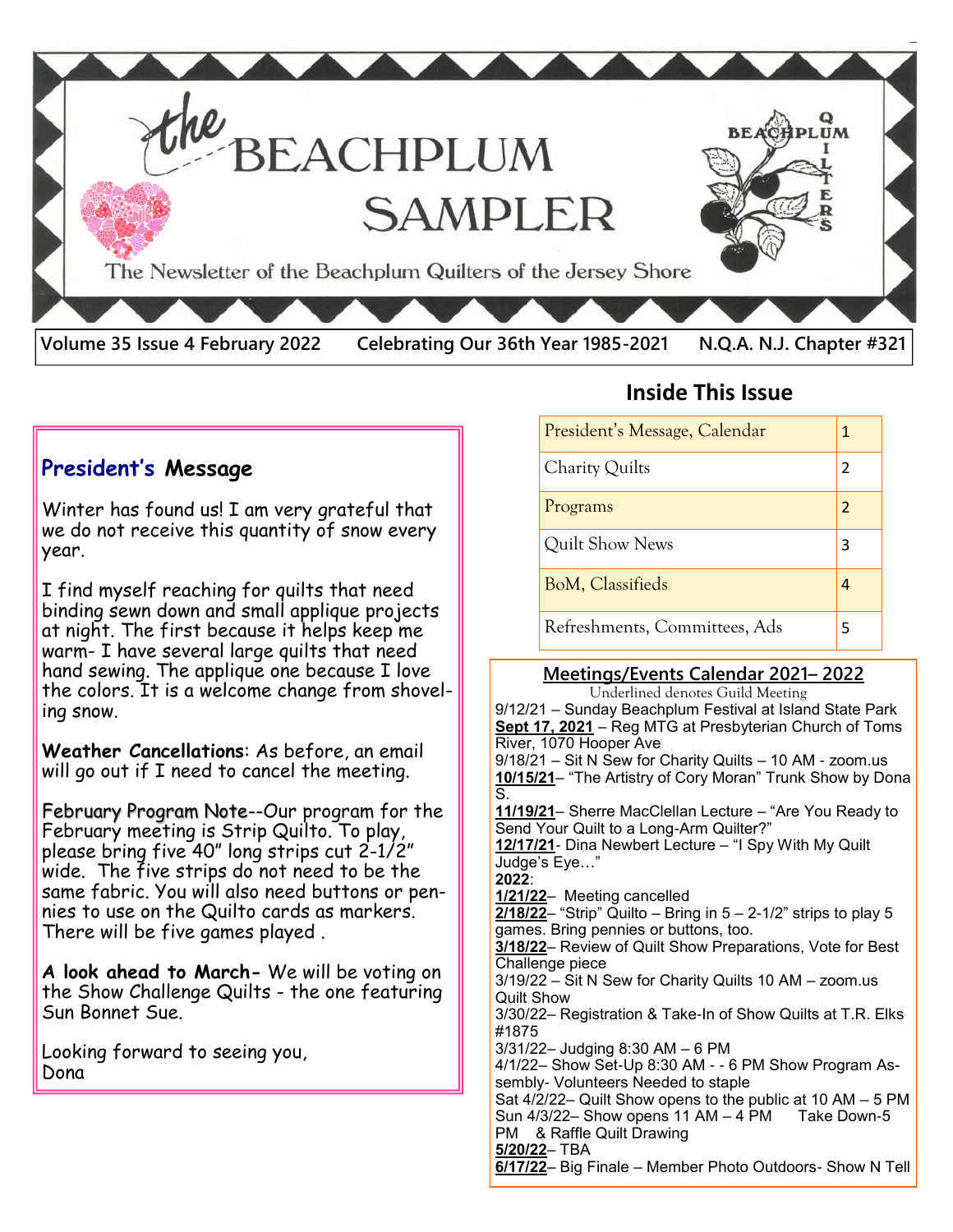## **Charity Quilts**







Three of the 42 quilts that were donated to DCPP NJ for adoption day

The guild donated 194 placemats in 2021 to Meals on Wheels. We are hoping to break that record in 2022 and will share ideas at the next guild meeting.

Thank you, Dina and Ginger



# **Beachplum Programs 2022**

**Feb 18** – Reg Meeting- Quilto – Bring five 2-1/2" strips to play 5 games. Each game winner will get a group of strips and a Prize. Bring buttons or pennies to place on your cards. Feb 18 Quilt Show Registration DEADLINE.

**Mar 18** – Reg Meeting- Final Quilt Show Prep Discussion, Quilt Challenge pieces to be judged. Read Challenge Rules online at our website. / VOTE for New Board / Show N Tell

Mar 19 & 20 – special YouTube.com invitation called "Sampler" available to guilds who signed up. We did. Global Quilt Connection showcases teachers for guilds to hire for Lectures/ Workshops Virtually or In-Person. Dona S. will send out the information in an exclusive e-mail for our members only. No sharing of this with other guilds because we paid for the link.

Mar 19 – <u>Sit N Šew</u> via Zoom.com 10 AM – 2 PM

Mar 19 – National Quilt Day

Mar 30 – 10 AM – 2 PM Registration – Take -In of Quilts @ Elks Lodge #1875

Mar 31 – Quilt Judging 9 AM – 6 PM / Doors open around 8:30 AM

Apr 1 – Quilt Show Set-Up @ Elks Lodge #1875

Apr 2 – 10 AM- 5 PM QUILT SHOW @ Elks Lodge #1875

Apr 3 – 11 AM – 4 PM Quilt Show continues / Raffle Quilt Drawing @ 4 PM

**May 20** – Reg Meeting – Showcase of Quilt Show Prize Winners

**Jun 17** – Reg Meeting – Annual Class photo outdoors / Show N Tell / Installation of new Board Have a safe, healthy summer!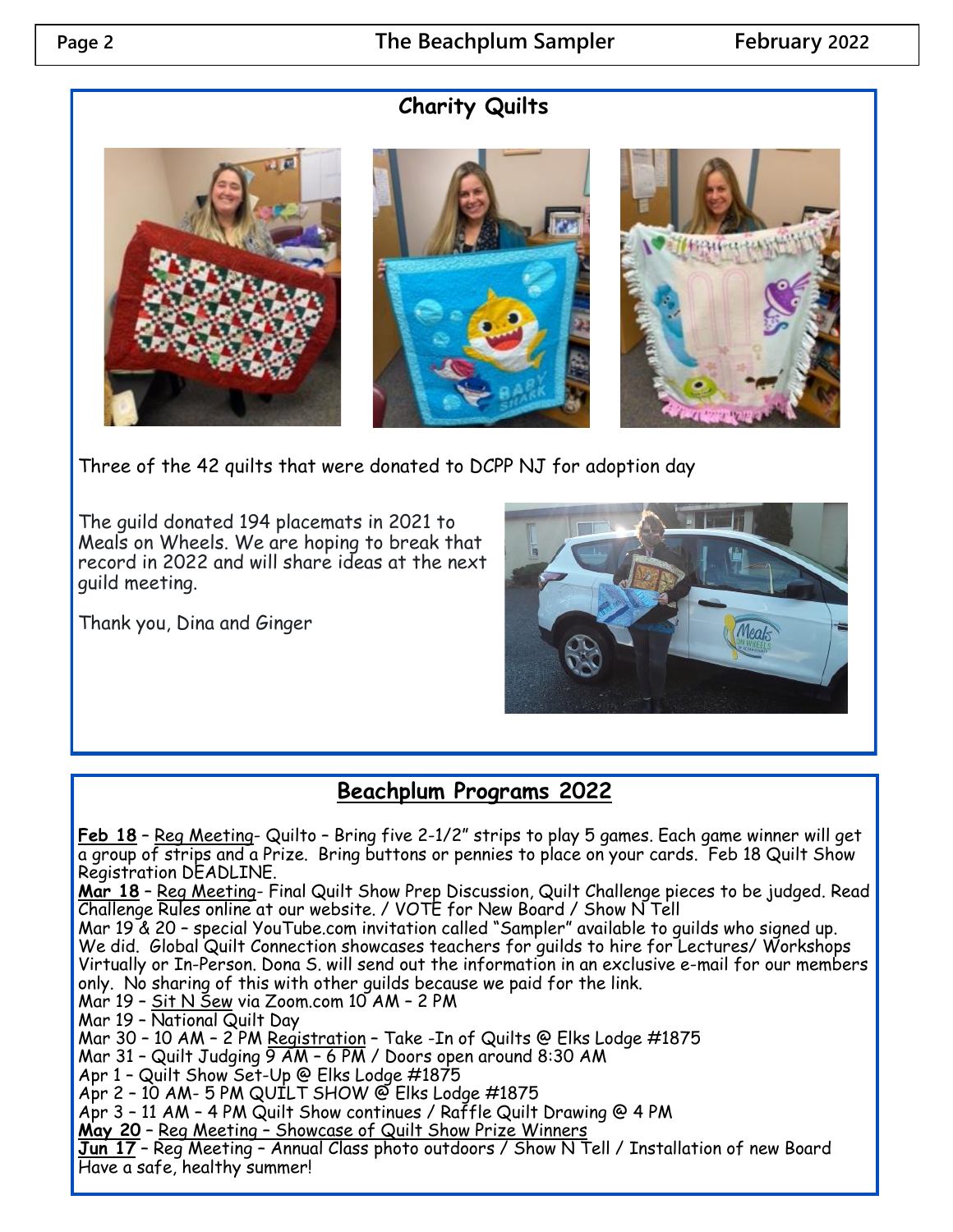#### **Beachplum Quilt Show 2022**

#### **Reminder**

The April 2022 Quilt Show will be here before we know it. I'm looking forward to seeing everyone and all your quilts. This is just a reminder if you haven't registered your quilts to go to our website for the information. Instructions for registering your quilt are posted on our website. If you have any questions, you can contact Donna D'Angelis or Erma Hoover. Committees for the show are hard at work. If you would like to volunteer, please contact me or Carol Cashin. Please give small quilts for our Mini Quilt Auction to Jeannette Middlekauff at our monthly meeting. Another Zoom meeting for the quilt show committees will be scheduled later this month.

Keep quilting. Kathleen Cox

## **Raffle Tickets**

Please return Quilt Show Quilt Raffle ticket stubs and payment (or any unsold tickets) to Donna DeAngelis as soon as possible, either at a meeting or by mail. All member's tickets should be returned by March 1, 2022 at the latest. And of course, if you need more tickets to sell, just let Donna know!!

Thank You in advance for you efforts on behalf of the guild! Donna DeAngelis / 118 Narberth Way / Toms River, NJ 08757

#### **2022 Quilt Show "Quilts in Full Bloom" Schedule**

Toms River Elks Lodge #1875, 600 Washington St. Toms River, NJ 08753

Registration Form Deadline: February 18, 2022 Send electronically to Erma Hoover- See form online, www.beachplumquilters.org

March 18, 2022 Challenge Quilt (Sunbonnet Sue Quilted Signs) will be turned in & Judged by Members

March 30, Wednesday: 10 AM – 2 PM Drop off quilts at T.R. Elks Lodge to complete Registration

March 31, Thursday: 8:30 AM – 6 PM Judging, Scribing, & Organizing quilts

April 1, Friday: 8:30 AM - 5 PM Set Up Show - Pipes & Drapes, Country Store, Vendors, Quilt Hanging

April 2, 2022 – Show opens to Public at 10 AM (doors open to members at 8:30 AM) Closes at 5 PM

April 3, 2022 – Show opens to Public at 11 AM Closes to Public at 4 PM – Raffle Quilt ticket selected at 4 PM

5 PM – Remove Quilts & distribute to Members, Vendors remove merchandise, Clean UP

April 4, Monday – Pipe & Drape Co removal of Equipment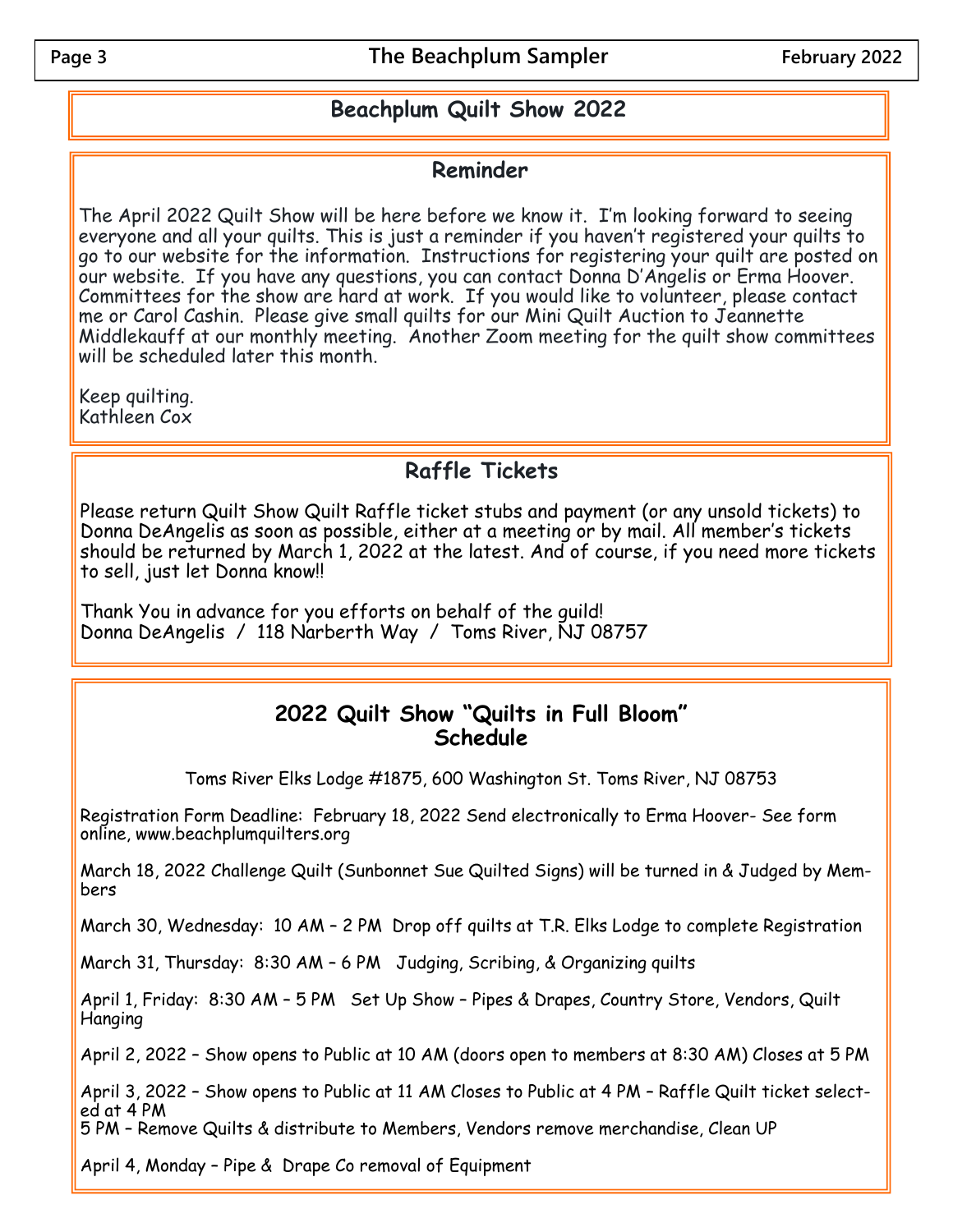